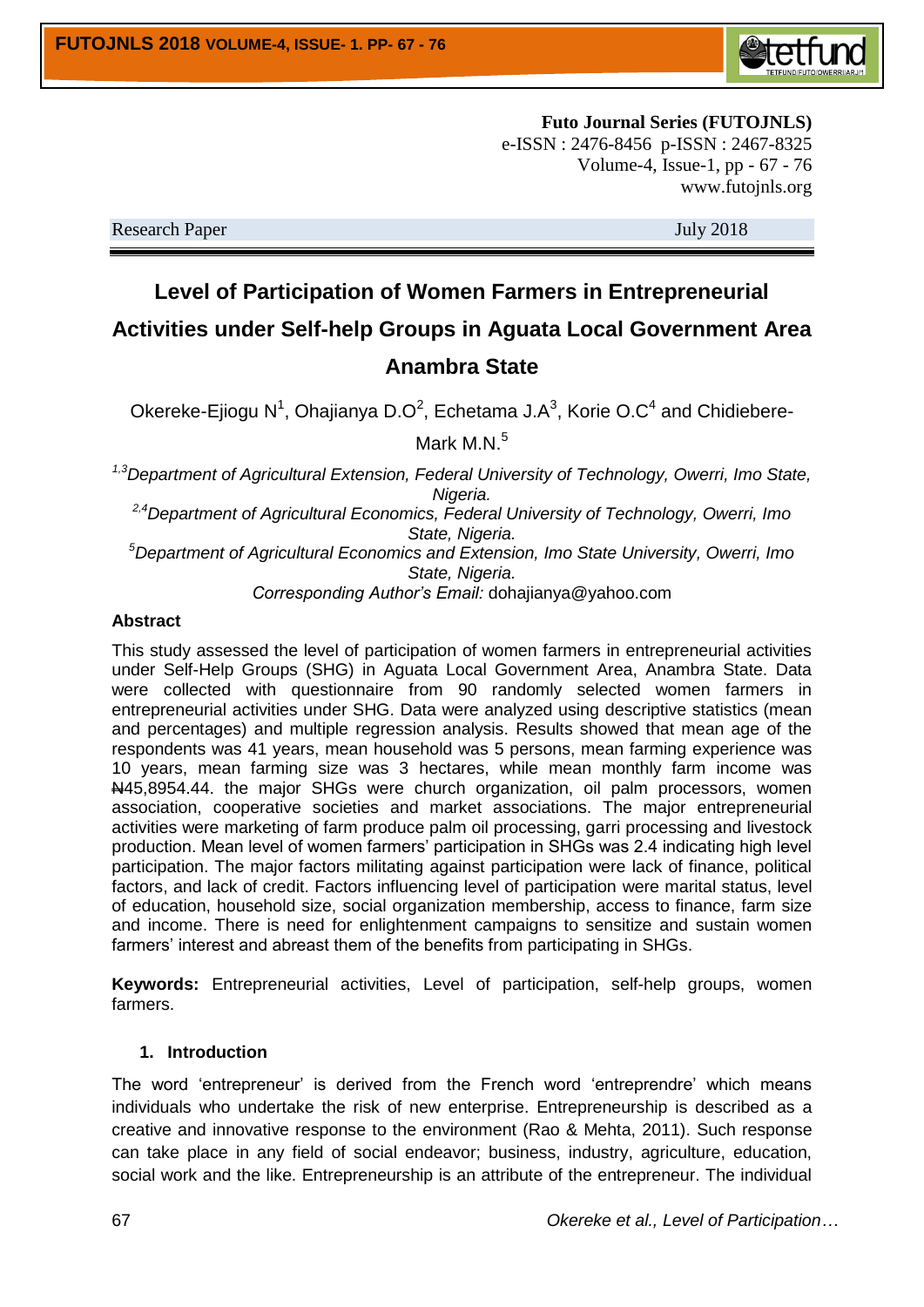

acquires some specific knowledge and skill, and by utilizing them creates an enterprise. The entrepreneur may or may not own the enterprise and there is no sex discrimination in becoming an entrepreneur. McClelland in Mondal and Ray (2012) identified several motivating needs which are basic to entrepreneurship development to include; need for achievement, need for independence, need for power etc.

Rural savings in less developed countries have remained idle and unproductive, especially among women due to inadequate knowledge of entrepreneurial skills. Ifenkwe (2012) opined that establishment of small businesses in the rural areas helps in the mobilization of rural saving for economic uses, boosts economic activities in rural areas. Entrepreneurship development may lead to positive outcomes which includes; generating additional income, employment, optimal utilization of resources and facilities and value addition, etc. However, lack of knowledge of entrepreneurial skills and inadequate capital may prevent women farmers from engaging in entrepreneurship. This therefore highlights the need for women farmers to belong to Self-Help Groups (SHG). It is expected that if rural women farmers participate in entrepreneurship activities under SHG, they would likely develop skills that would lead to economic empowerment.

A Self-Help Group (SHG) is a small, economically, homogenous and affinity group of rural poor, voluntarily formed, to save and mutually agree to contribute to a common fund, to be lent to its members as per group decision for their socio-economic development (Mondal & Ray, 2012). Members of SHG are usually from the same socio-economic background, and they come together for the purpose of solving their common problems through self-help and mutual help. In SHG, every member saves a certain amount of money every month in form of thrift which is kept by the leader who issues the members with receipts showing that he/she received the thrift. The SHG provide access to credit to their members from mainstream financing agencies like banks, thereby inculcating a culture of savings among the members of the group. This reduces dependency on money lenders and makes available timely credit at much lower rates of interest to the individual members. SHG enhances livelihood opportunities for those engaged in it (Ejiogu, 2014). SHG can therefore assist member to become entrepreneurs through benefitting from the income generation, natural resources management and human development.

Rural women farmers' level of participation in entrepreneurship activities under SHG in Aguata Local Government Area is still not sufficiently documented in literature. There exists a gap in knowledge on the Level of Participation of Women Farmers in Entrepreneurship activities under SHG in Aguata Local Government Area Anambra State. This work sought to; identify the SHG existing in the study area; examine the entrepreneurship activities under SHG in the study area; ascertain level of participation of the women farmers in entrepreneurship activities under SHG; and assess the factors that influence women farmers' participation in entrepreneurship activities under SHG. It was hypothesized that the socio-economic characteristics of rural women farmers in Aguata Local Government area do not significantly influence their level of participation in entrepreneurship under SHG in the study area.

## **2. Methodology**

The study area is Aguata Local Government Area of Anambra State, Nigeria. Aguata is situated at the South East of Anambra State on latitude  $5^{\circ}$  55<sup>1</sup>N and  $6^{\circ}$  04<sup>1</sup> 'N, and longitude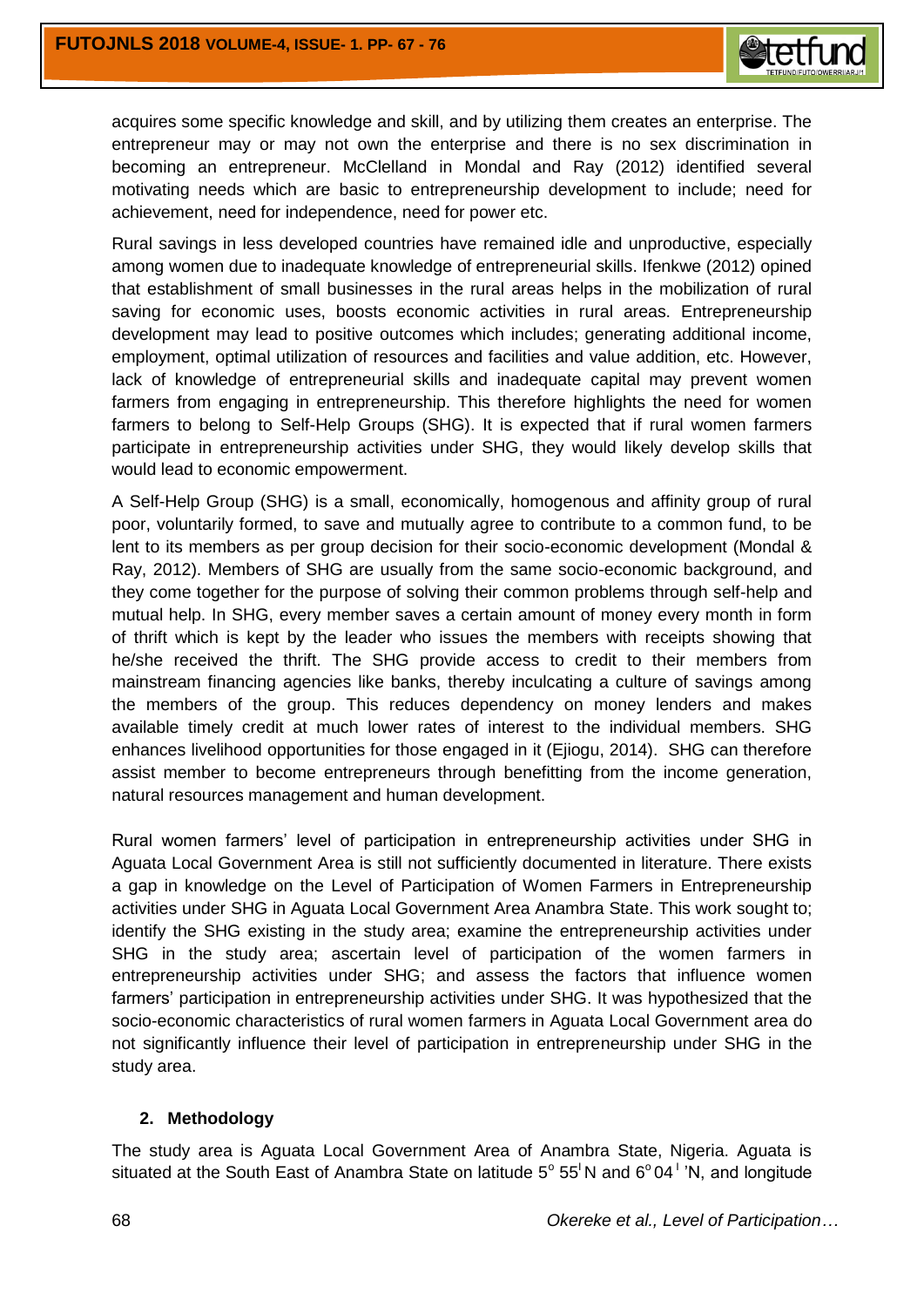

6°58'E and 7°10'E. Aguata is one of the 21 Local Government Areas in Anambra State. It is made up of fourteen communities namely; Ekwulobia, Akpo, Uga, Igboukwu, Isuofia, Umuchu, Aguluezechukwu, Ezinifite, Ikenga, Amesi, Oraeri, Umuona, Nkpologwu (National Population Commission (NPC), 2006). It is bounded at the north by Orumba North LGA , at the east by Orumba South LGA, at the west by Nnewi South LGA, north-west by Aniocha LGA of Anambra State, and on the south by Ideato Local Government Area of Imo State. It occupies a total area of  $72,658$  km<sup>2</sup>. It has a projected population of  $413,818$  persons in 2010 comprising 182, 710 females according to 2006 census figures (NBS, 2012).

There are two major climatic seasons, rainy and dry season. The rainy season is experienced for 8 months of the year, from April to November with peaks in July and September (Anyadike, 2002). The major economic activities in the area include farming, trading, food processing and craft making. The major crops and animals that are grown and reared within Aguata Local Government area are Oil Palm, Cassava, Cocoyam, Maize, Rice, Piggery, Yam, Poultry, Kola nut e.t.c.

Data were collected from primary sources. The instrument of primary data collection was well structured questionnaire which was administered through personal interview. Multistage sampling technique was used in selecting respondents for the study. The first stage involved the random selection of five (5) communities out of the fourteen (14) communities in Aguata local government area viz, Uga, Igboukwu, Umuchu, Ekwulobia and Nkpologwu. The second stage involved the random selection of two villages from each of the communities earlier selected to give a total of ten (10) villages used for the study. The third and final stage was the random selection of nine (9) women farmers from each of the villages to give a total of ninety (90) women farmers used as sample size. The sample frame is the pooled list of rural women farmers compiled from ADP at the Ekwulobia zone headquarter and the list supplied by the community development officer in the Local Government area.

Data were analyzed using descriptive statistics and econometric technique. A 4 point likerttype scale as follows: Strongly Agree [SA], Agree [A], Disagree [D], Strongly Disagree [SD] was used in obtaining a mean score. This was stated as follows;

 $\overline{X}$  =  $\sum$ fx (discriminating index)

n

 $\overline{X}$  = mean square

∑= summation sign

X= normal value of each respondent category

n= sample size

 $f = frequency$ 

Mean score above 2.5 is regarded as the major role played and mean below 2.5 is regarded as not major role played.

The hypothesis that there was no significant relationship between the socio-economic characteristics of farmers and their level of participation in entrepreneurship under Self-Help Groups was analyzed using the ordinary least square regression model, and it was specified as follows;

$$
Y = f(X_1, X_2, X_3, X_4, X_5, X_6, X_7, X_8, X_9, X_{10}, e)
$$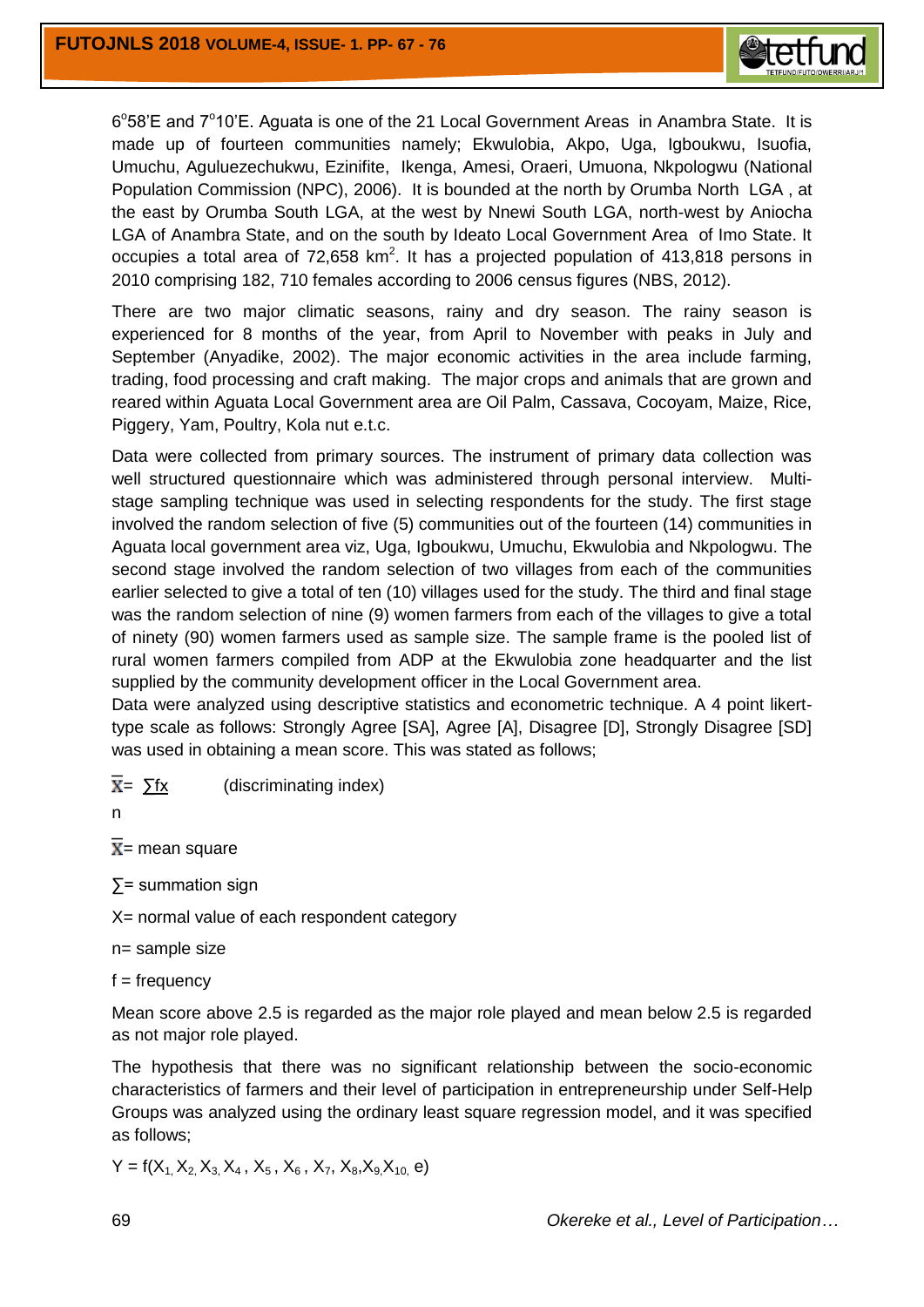

Where Y= Level of participation

 $X_1$  = Age (years)

 $X_2$  = Marital status

 $X_3$  = Level of education (years)

 $X_4$  = household size (Number of persons)

 $X<sub>5</sub>$  =Occupation (Dummy. 1 for farming, 0 for non-farming)

 $X_6$  = Social organization membership (Dummy, 1 for member, 0 for non-member)

 $X_7$  = Access to finance (Dummy, 1 for access, 0 for no access)

 $X_8$  = farming experience

 $X_9$  = Farm size (ha)

 $X_{10}$  = Income (N)

 $E =$  error term

## **3. Results and Discussion**

## **3.1.1. Socio-economic characteristics of the respondents**

The socio-economic characteristics of the women farmer's in SHG participating in entrepreneurship in the study area are presented in Table 1. The results of the distribution of the women farmer's by age showed that the mean age was 41 years. This implies that the women were still in their active age and are able to exploit opportunities within their environment to enhance their income generation. This is consistent with the findings of Onyeneke (2015).The results showed that 80% of the respondents were married. This may imply that these women have more family responsibilities and hence opt for entrepreneurial activities to boost the family income. This is in line with the findings of Akerele and Aishonu (2011). About 95.56% of the women farmers had formal education and are literate. Education is an important factor in entrepreneurship development as the participants need to be literate in other to acquire new skills that are required to run their businesses. This is consistent with the findings of Onyeneke (2015). The distribution of respondents on household size showed a mean household size of 5 persons. Farmers with larger number of households engage more in agricultural activities because of the availability of family labour. This is similar to the findings of Kagbu (2018) who found a mean household size of 8 persons among women entrepreneurs in Nasarawa State. The women farmers had a mean farming experience of 10 years and a mean farm size of 3 hectares. This implied that they were experienced in farming and may seek other avenues to enhance their productive capacity. A mean farm holding of 3 hectares implies that land availability was a limiting factor, and hence they would seek other avenues to enhance their income that requires little or no space.

The major occupation of 37.78% of the women farmers was farming while about 9% were artisans. Adams (2017) in his study of Nigerian women in Agriculture in Ondo State found that 55% of the women were engaged in farming as a major occupation. The mean monthly income of the farmers was  $\frac{145}{100}$ , 894.44 implying that they earned above the prevailing minimum wage of N18, 000 in Nigeria. This may imply that they have the capacity to save and invest in other entrepreneurial activities for additional income.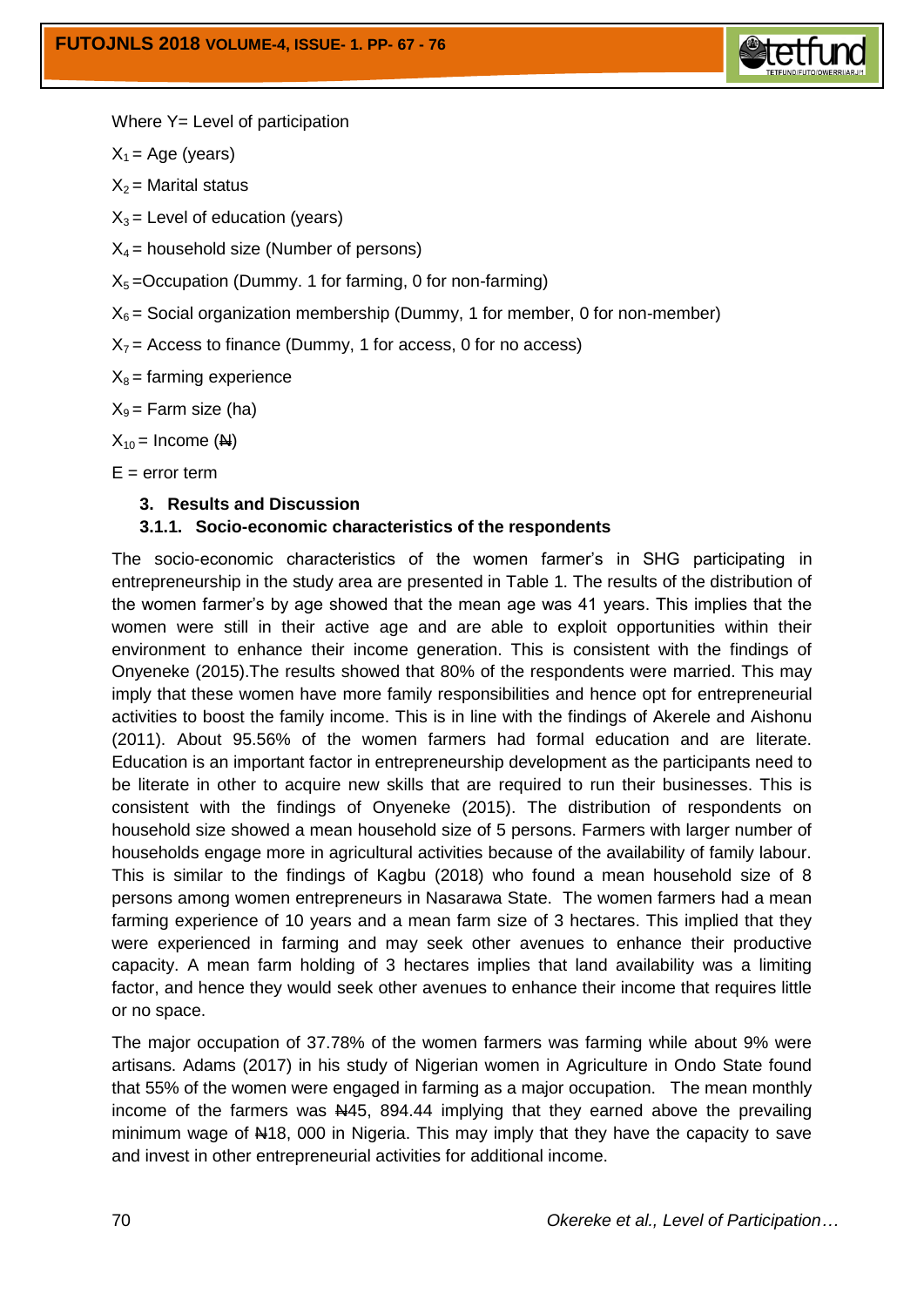

Table 1: Distribution of respondents according to socio-economic characteristics

| Variable                               | Frequency               | Percentage | Mean        |
|----------------------------------------|-------------------------|------------|-------------|
| Age (Years)                            |                         |            |             |
| $21 - 30$                              | 18                      | 20.00      | 41 years    |
| $31 - 40$                              | 20                      | 22.22      |             |
| $41 - 50$                              | 30                      | 33.33      |             |
| $51 - 60$                              | 18                      | 20.00      |             |
| $61 - 70$                              | 4                       | 04.45      |             |
| <b>Marital status</b>                  |                         |            |             |
| Single                                 | 10                      | 11.11      |             |
| Married                                | 80                      | 88.89      |             |
| <b>Level of Educational Attainment</b> |                         |            |             |
| No formal education                    | 4                       | 4.44       |             |
| Primary school                         | 34                      | 37.78      |             |
| Secondary school                       | 32                      | 35.56      |             |
| Tertiary                               | 20                      | 22.22      |             |
| <b>Household size</b>                  |                         |            |             |
| $1 - 2$                                | 11                      | 12.22      |             |
| $3-5$                                  | 35                      | 38.90      |             |
| $6 - 8$                                | 40                      | 44.44      | 5 persons   |
| $9 - 11$                               | 4                       | 4.44       |             |
| <b>Farming Experience</b>              |                         |            |             |
| $1 - 5$                                | 22                      | 24.44      |             |
| $6 - 10$                               | 23                      | 25.56      |             |
| $11 - 15$                              | 21                      | 23.33      |             |
| $16 - 20$                              | 18                      | 20.00      |             |
| $20 - 24$                              | 6                       | 6.67       | 10 years    |
| <b>Farm size</b>                       |                         |            |             |
| $1 - 3$                                | 72                      | 80.00      |             |
| $4 - 6$                                | 11                      | 12.23      |             |
| $7 - 9$                                | 3                       | 3.33       |             |
| $10 - 12$                              | $\overline{\mathbf{c}}$ | 2.22       | 3 ha        |
| $13 - 15$                              | $\overline{2}$          | 2.22       |             |
| <b>Monthly Income</b>                  |                         |            |             |
| $10,000 - 40,000$                      | 50                      | 55.56      |             |
| $41,000 - 80,000$                      | 31                      | 34.44      |             |
| 81,000 - 120,000                       | 9                       | 10.0       | N45, 894.44 |
| <b>Major occupation</b>                |                         |            |             |
| Farming                                | 3                       | 37.78      |             |
| Civil service                          | 16                      | 17.78      |             |
| Trading                                | 30                      | 33.33      |             |
| Artisan                                | 9                       | 10.00      |             |
| Others (Transporters)                  | 1                       | 1.11       |             |

Source: Field Survey Data, 2017

## **3.1.2. Membership of Social Organization**

The results in Table 2 showed the distribution of the respondents according to their membership of social organization. The result showed that the respondents belong to different social organization with farmers' cooperative ranking first. The membership of these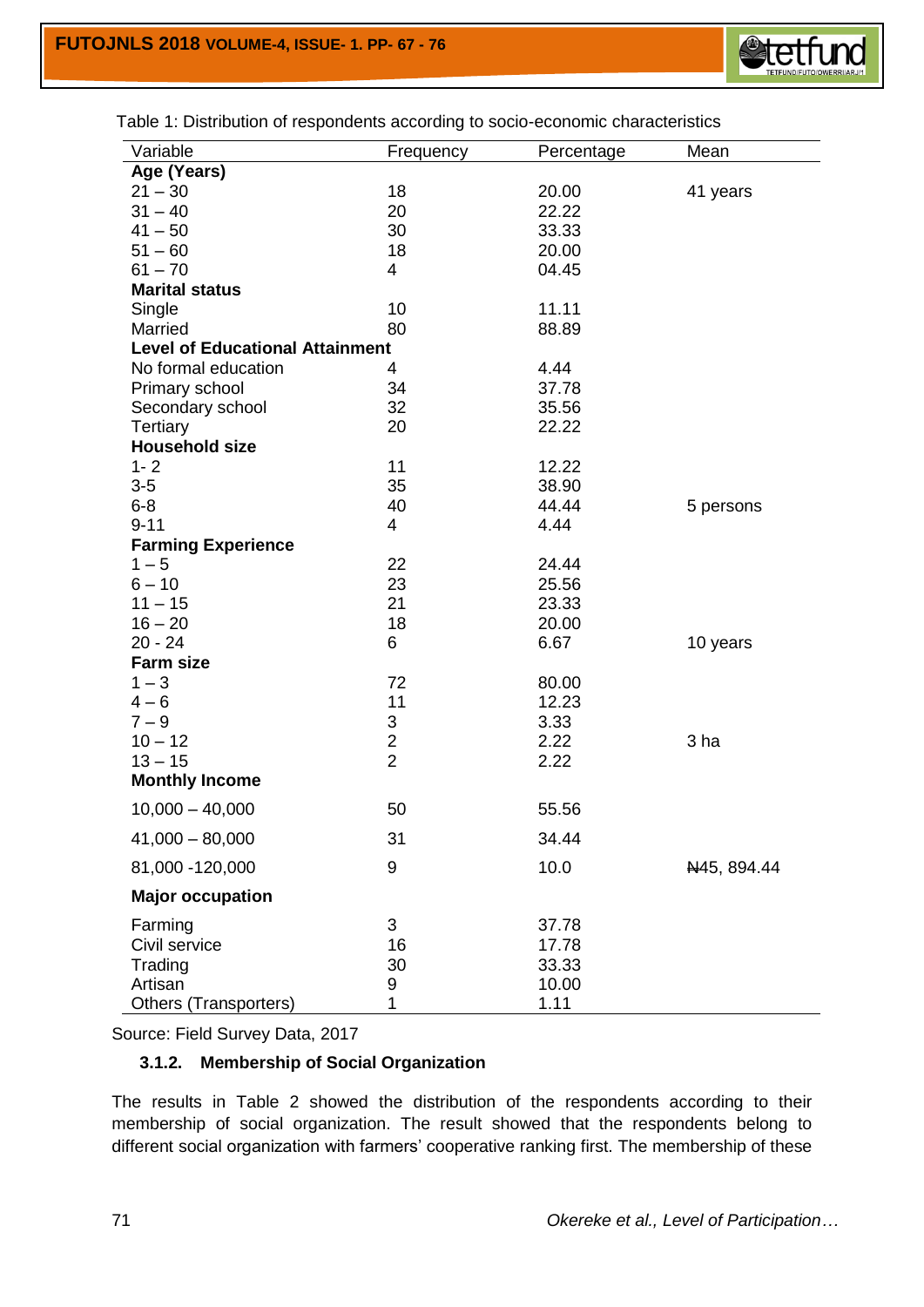

women farmers to different social organizations would expose them to relevant information that would benefit them. This could be an advantage for entrepreneurship development.

| Social Organization        | Frequency** | Percentage | <b>Ordinary Rank</b> |
|----------------------------|-------------|------------|----------------------|
| Farmers' Cooperative       | 89          | 99         | 1 <sup>st</sup>      |
| Church/Mosque              | 88          | 98         | 2 <sup>nd</sup>      |
| <b>Farmers Council</b>     | 85          | 94         | 3 <sup>rd</sup>      |
| Age grade                  | 30          | 33.33      | $4^{\text{th}}$      |
| <b>ADP Contact farmers</b> | 25          | 27.78      | 5 <sup>th</sup>      |
| <b>Village Council</b>     | 24          | 26.7       | 6 <sup>th</sup>      |
| Town union                 | 19          | 21         | 7 <sup>th</sup>      |
| Market Union               | 18          | 20         | 8 <sup>th</sup>      |
| <b>Credit Union</b>        | 6           | 6.7        | 9 <sup>th</sup>      |

Table 2: Distribution of respondents according to their membership of social organization

\*\*Multiple Responses recorded

Source: Field Survey Data, 2017

# **3.2. Self-Help Groups Available**

Table 3 showed the distribution of respondents by the availability of Self-Help Group in the study. The result showed that several SHG exist in the area; cooperative societies, age grade, church organizations, etc. Ejiogu (2014) in his study in Southeast Nigeria found that SHG are diffuse in the area and that the formation is typically based on occupation, religion, gender, culture/entertainment and neighbourhood consideration.

Table 3: Distribution of respondents according to the Self-Help Group available in the study area

| Self-Help Group                 |           | Not Available |           | Available |  |  |
|---------------------------------|-----------|---------------|-----------|-----------|--|--|
|                                 | Frequency | %             | Frequency | %         |  |  |
| Cooperative societies           | 20        | 22.22         | 70        | 77.78     |  |  |
| Age grade                       | 25        | 27.78         | 65        | 72.22     |  |  |
| <b>Women Association</b>        | 15        | 16.67         | 75        | 83.33     |  |  |
| Oil palm processors             | 15        | 16.67         | 75        | 83.33     |  |  |
| Farmers council                 | 40        | 44.44         | 50        | 55.56     |  |  |
| <b>Church Organization</b>      | 10        | 11.11         | 80        | 88.89     |  |  |
| <b>Okada Riders Association</b> | 15        | 16.67         | 45        | 50.00     |  |  |
| Social club                     | 40        | 44.44         | 50        | 55.56     |  |  |
| <b>Market Association</b>       | 35        | 38.89         | 65        | 72.22     |  |  |
| <b>Transport workers Union</b>  | 35        | 38.89         | 25        | 27.78     |  |  |

Sources: Field Survey Data, 2017

## **3.3. Entrepreneurship activities under Self-Help Groups in the study area**

The distribution of respondents according to entrepreneurship activities available in the study area through SHG were presented on Table 4. Majority of the respondents agreed that palm oil processing, marketing of farm produce, Garri processing, Livestock production, tailoring, Hair dressing, Fishing and Soap making were entrepreneurship activities in the study area while beekeeping, snail farming, dry season vegetable production and ice-cream making were not really available as entrepreneurship activities in the area.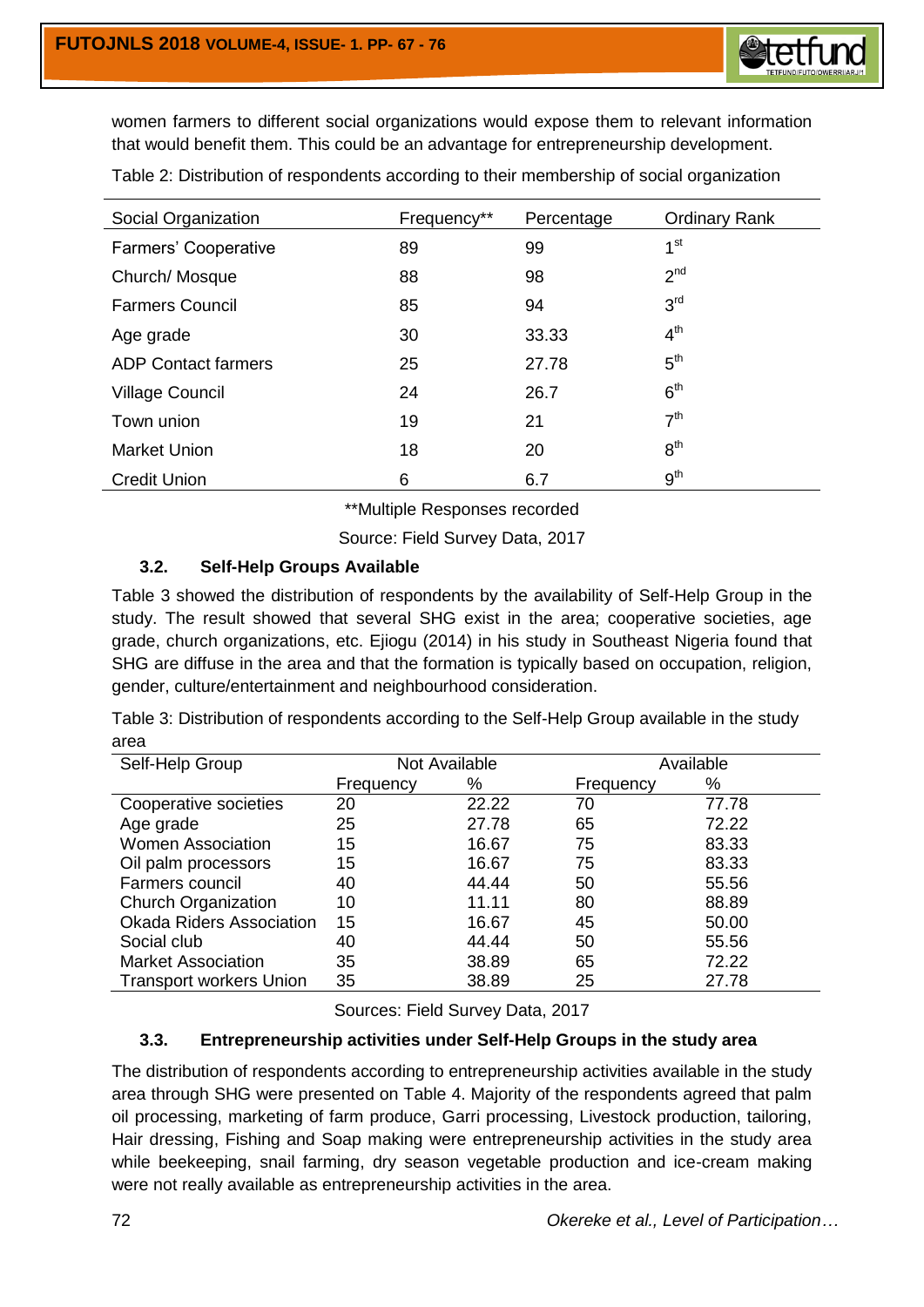

| <b>Entrepreneurship Activities</b> | Not Agreed |            | Agreed    |            |  |  |  |  |
|------------------------------------|------------|------------|-----------|------------|--|--|--|--|
|                                    | Frequency  | Percentage | Frequency | Percentage |  |  |  |  |
| Palm oil processing                | 20         | 22.22      | 70        | 77.79      |  |  |  |  |
| Marketing of farm produce          | 15         | 16.67      | 75        | 83.33      |  |  |  |  |
| <b>Fishing</b>                     | 45         | 50         | 45        | 50         |  |  |  |  |
| Garri processing                   | 50         | 33.33      | 60        | 66.67      |  |  |  |  |
| Tailoring                          | 40         | 44.44      | 50        | 55.56      |  |  |  |  |
| Hair dressing                      | 40         | 44.44      | 50        | 55.56      |  |  |  |  |
| Beekeeping                         | 35         | 61.11      | 35        | 38.89      |  |  |  |  |
| Livestock production               | 25         | 27.78      | 65        | 72.22      |  |  |  |  |
| Snail farming                      | 55         | 61.11      | 35        | 38.89      |  |  |  |  |
| Soap making/making mat             | 40         | 44.44      | 50        | 55.56      |  |  |  |  |
| vegetable<br>Dry<br>season         | 55         | 61.11      | 35        | 38.89      |  |  |  |  |
| production                         |            |            |           |            |  |  |  |  |
| Ice-cream production               | 65         | 72.22      | 25        | 27.78      |  |  |  |  |
| $\sim\sim\sim\sim$                 |            |            |           |            |  |  |  |  |

Table 4: Distribution of respondents according to Entrepreneurship activities under Self-Help Groups

Source: Field Survey Data, 2017

# **3.4. Participation in Entrepreneurship through Self-Help Groups**

Table 5 showed the distribution of respondents according to their believe that they can become entrepreneurs through participation in SHG activities.

Table 5: Distribution of respondents according to entrepreneurship through self-help

| Entrepreneurship Yes<br>through self-help |           |            | <b>No</b> |            |
|-------------------------------------------|-----------|------------|-----------|------------|
|                                           | Frequency | Percentage | Frequency | percentage |
|                                           | 78        | 86.67      | 12        | 13.33      |
|                                           |           |            |           |            |

Source: Field survey data, 2017

The Table showed that 86.67 percentage of the respondents believed that they can become entrepreneurs under SHG activities while 13.33 percent did not see it that way this thus showed that the chances of becoming entrepreneurs are high if the correct atmosphere is created.

## **3.5. Participation in Entrepreneurship Activities under Self-help**

Table 6 showed the distribution of respondents based on their level of participation under SHG activities. The participation level was established using mean score; 36.67 percent participated very highly, 68.89 percent participated highly while only 1.11 percent did not. A mean of 2.4 was obtained. This implied that the participation in entrepreneurship through SHG was high in the study area.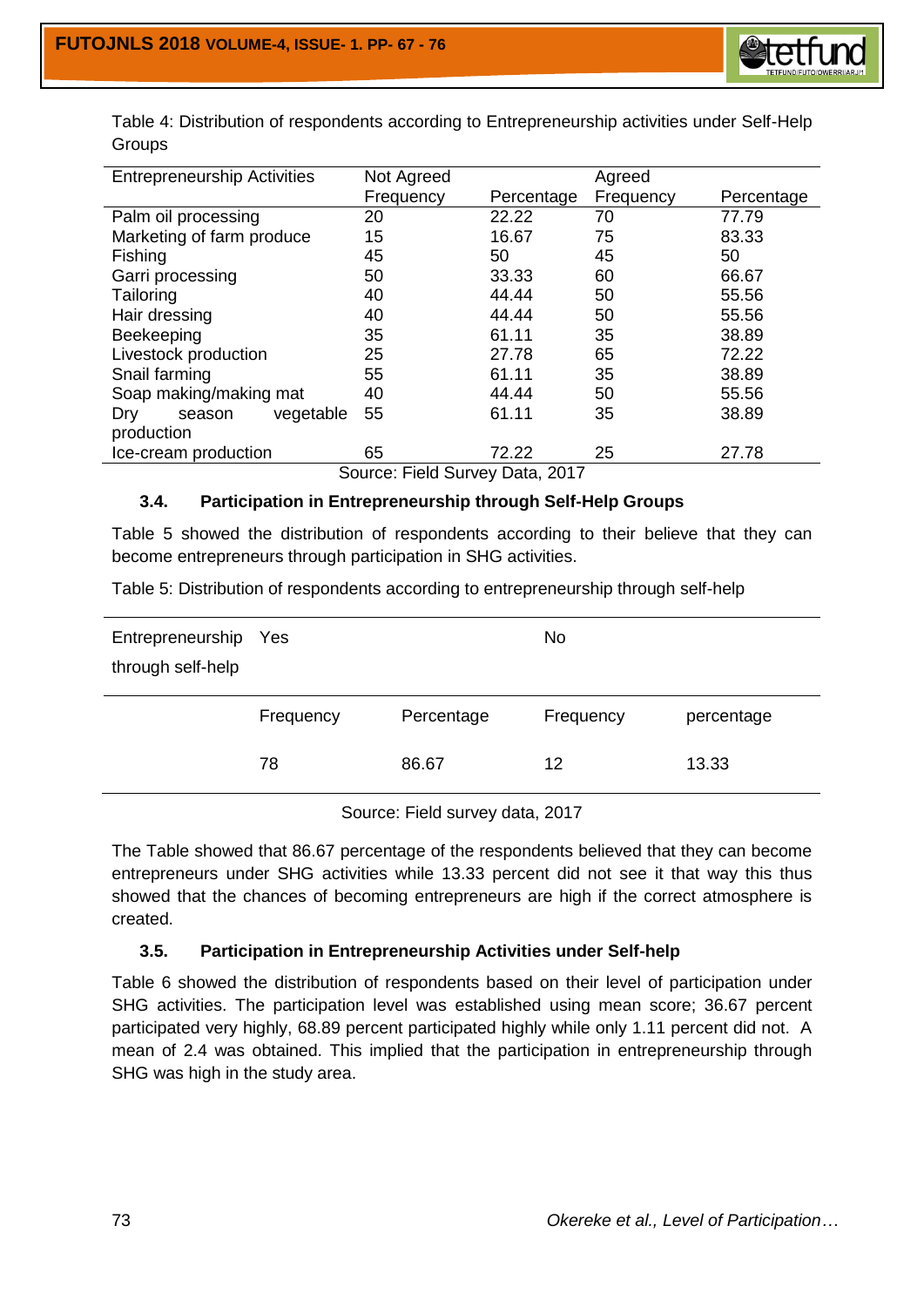

Table 6: Distribution of respondents according to their level of participation in entrepreneurship activities under Self-Help Groups

| Level of Participation |           |      |       |          |      |      |        |  |  |
|------------------------|-----------|------|-------|----------|------|------|--------|--|--|
|                        | Very High | High |       | Not High |      | Mean | Remark |  |  |
|                        | %         |      | %     |          | %    |      |        |  |  |
| 33                     | 36.67     | 62   | 68.89 |          | 1.11 | 2.4  | High   |  |  |

Sources: Field Survey Data, 2017

## **3.6. Factors Militating Against Participation**

Table 7: Distribution of respondents according to factors militating against participation in Self-Help Groups

| Factors                       |              |       | <b>Extent of Influence</b> |                |      |             |      |                     |
|-------------------------------|--------------|-------|----------------------------|----------------|------|-------------|------|---------------------|
|                               | Very serious |       |                            | <b>Serious</b> |      | Not serious |      | Ranking             |
|                               | Freq         | %     | Freq                       | %              | Freq | %           |      |                     |
| Lack of finance               | 62           | 68.89 | 24                         | 26.67          | 4    | 4.44        | 2.6  | <b>Very Serious</b> |
| Lack of credit/loan           | 37           | 41.11 | 51                         | 56.67          | 2    | 2.22        | 2.4  | Serious             |
| Return pre capital            | 6            | 6.67  | 67                         | 74.44          | 17   | 18.89       | 1.8  | Serious             |
| <b>Transportation Problem</b> | 1617.77      |       | 63                         | 70             | 11   | 12.22       | 2.05 | Serious             |
| Lack of adequate information  | 1617.77      |       | 61                         | 67.78          | 13   | 14.44       | 2.02 | <b>Serious</b>      |
| Tradition/culture/customs     | 6.67<br>6    |       | 48                         | 53.33          | 36   | 40.00       | 1.7  | Not serious         |
| Value system                  | 88.89        |       | 56                         | 62.22          | 26   | 28.89       | 1.8  | Serious             |
| Peer group influence          | 11           | 12.22 | 47                         | 52.22          | 32   | 35.56       | 1.8  | Serious             |
| Level of education            | 23           | 25.56 | 47                         | 52.22          | 20   | 22.22       | 2.03 | Serious             |
| Religious influence           | 10           | 11.11 | 32                         | 35.56          | 48   | 53.33       | 1.6  | Not serious         |
| <b>Political factors</b>      | 51           | 56.67 | 33                         | 36.67          | 6    | 6.67        | 2.5  | Very serious        |
| Socio-economic factors        | 7            | 7.78  | 47                         | 52.22          | 36   | 40          | 1.7  | Not serious         |
| Suspicious/dishonesty         | 35           | 38.89 | 45                         | 50             | 10   | 11.11       | 2.2  | Serious             |

Source: Field Survey Data, 2017

Table 7 showed the distribution of respondents according to factors militating against participation under SHG activities. The respondents were asked to respond to list of factors likely to influence their participation and to rank the seriousness of the factors. Political factors ( $\bar{X}$  =2.5) and lack of finance ( $\bar{X}$  =2.6) were found to be very serious factors militating against the participation of the women farmers in entrepreneurship in the study area. This can be understood considering the fact that no organization thrives without funding. Also political interest has the tendency to affect meaningful project negatively as people tend to be blinded when political interest arise. Tradition, custom/culture  $(\overline{X} = 1.7)$ , religious influence  $(\overline{X} = 1.6)$  and socio-economic factors like age, occupation  $(\overline{X} = 1.7)$  were not considered serious factors militating against participation.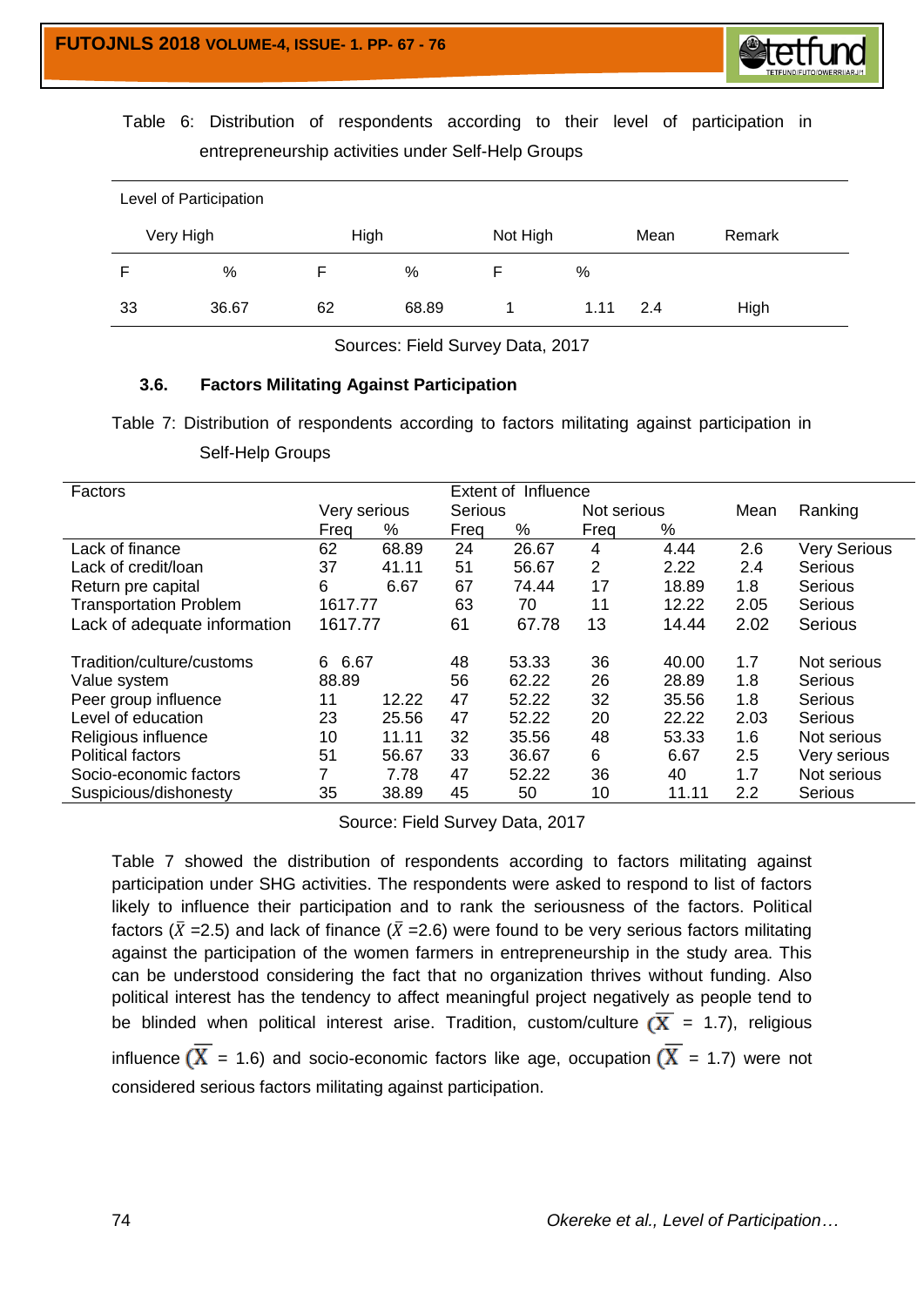

## **3.7. Relationship between socio-economic characteristics and level of participation in entrepreneurship activities under Self-Help Groups**

Table 8 showed the results of the ordinary least square multiple regression analysis on the relationship between the socio-economic characteristics of rural women farmers and their level of participation in entrepreneurship under self-help group activities. The double log function produced the lead equation since it has the highest value of F-ratio, the highest number of significant variables and the highest value of co-efficient of multiple determinations ( $R^2$ ). The co-efficient of multiple determinations ( $R^2$ ) was 0.7444 which implies that about 74 percent of the factors influencing the level of participation in entrepreneurship through self-help group activities by the rural women is accounted for by the joint actions of factors investigated. The co-efficient of marital status  $(X_2)$ , education  $(X_3)$ , House hold size  $(X_4)$ , Social organization  $(X_6)$ , Access to finance  $(X_7)$ , Farm size  $(X_2)$  and annual income  $(X_{10})$ , were all significant at 1% level which invariably also significant at 5% level. The result thus showed that these variables are important factors influencing the level of participation in entrepreneurship under self-help group activities by rural women farmers in the study area. The co-efficient of Age  $(X_1)$ , occupation  $(X_5)$ , and experience  $(X_8)$ , were not significant even at 5% level of participation in entrepreneurship under self-help group activities by rural women farmers in the study area. Therefore the hypothesis is hereby rejected with respect to significant variables and accepted with respect to non-significant variables.

| <b>Explanatory variables</b> | Linear        | Semi<br>log   | Double<br>log  | Exponential   |
|------------------------------|---------------|---------------|----------------|---------------|
|                              | function      | function      | function       | function      |
| Constant                     | 346.0924      | 293.0924      | 209.4446       | 168.0037      |
| $X_1$ (Age)                  | $-19.2106$    | $-2.7613$     | $-0.0664$      | $-0.0051$     |
|                              | $(-1.0445)$   | $(-1.3261)$   | $(-1.2745)$    | $(-1.1861)$   |
| $X_2$ (Marital status)       | 12.3807       | 1.5829        | 0.0713         | 0.0094        |
|                              | $(2.4111)^*$  | (1.1198)      | $(3.1549)$ **  | $(3.2414)$ ** |
| $X_3$ (Education)            | 17.3395       | 4.9117        | 0.0842         | 0.0081        |
|                              | $(2.8506)$ ** | (1.5539)      | $(3.8624)$ **  | $(2.1316)^*$  |
| $X_4$ (Household size)       | 10.1138       | 30264         | 0.0667         | 0.0077        |
|                              | (1.0711)      | $(3.0225)$ ** | $(2.9127)$ **  | (1.2623)      |
| $X5$ (Occupation)            | 14.5913       | 1.5442        | 0.0813         | 0.0083        |
|                              | (1.1191)      | (1.1568)      | (1.1276)       | (1.1691)      |
| $X_6$ (Social Organization)  | 15.4421       | 9.2013        | 0.0843         | 0.0059        |
|                              | (1.1055)      | (1.0563)      | $(2.7371)$ **  | (1.4391)      |
| $X7$ (Access to finance)     | 16.5093       | 2.5426        | 0.0753         | 0.0089        |
|                              | (1.1491)      | (1.2314)      | $(3.4541)$ **  | $(3.0689)$ ** |
| $X_8$ (Experience)           | 14.0029       | 1.8279        | 0.0847         | 0.0083        |
|                              | (1.0684)      | (1.2682)      | (1.0548)       | (1.0689)      |
| $X9$ (Farm size)             | 10.5593       | 2.8821        | 0.0942         | 0.0077        |
|                              | (1.1451)      | (1.1601)      | $(3.0485)$ **  | $(2.6552)$ ** |
| $X_{10}$ (income)            | $-14.1087$    | $-3.5413$     | $-0.0559$      | $-0.0066$     |
|                              | $(-2.2214)$   | $(-1.2365)$   | $(-3.3879)$ ** | $(-2.3571)^*$ |
| $R^2$                        | 0.4843        | 0.4016        | 0.7444         | 0.6126        |
| F-value                      | 7.4165        | 5.2842        | 22.9753        | 12.5021       |
| No of observation            | 90            | 90            | 90             | 90            |
| Degree of freedom            | 79            | 79            | 79             | 79            |

Table 8: Result of socio-economic characteristics and level of participation in entrepreneurship activities under self-help group

Source: Field Survey Data, 2017.